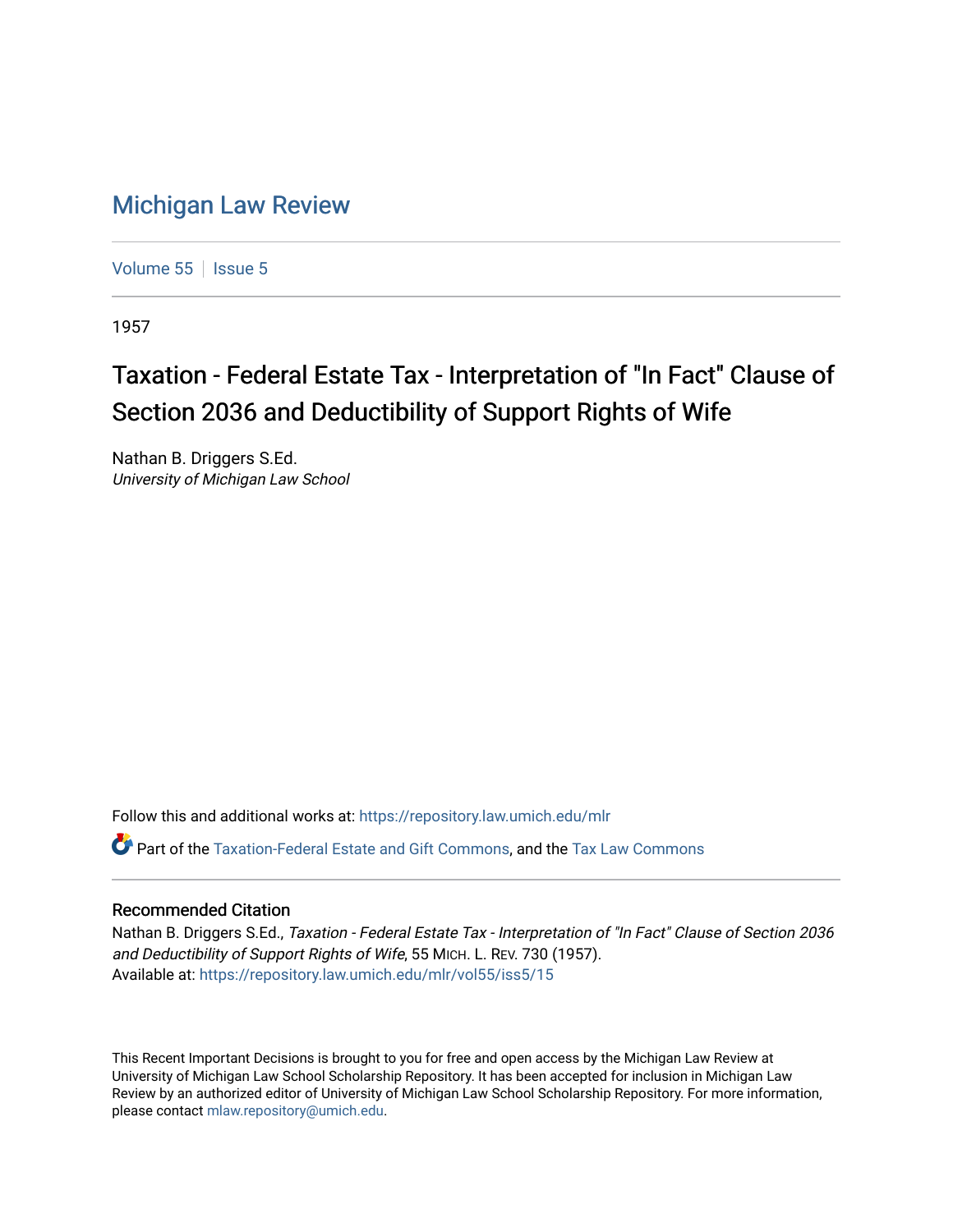TAXATION-FEDERAL ESTATE TAX-INTERPRETATION OF "IN FACT'' CLAUSE OF SECTION 2036 AND DEDUCTIBILITY OF SUPPORT RIGHTS OF WIFE-Having decided to separate, but desiring to avoid the publicity of a judicial proceeding, decedent and his wife executed an agreement which called for the transfer of securities to a trust, the income of which was to be paid to the wife for her life or until her remarriage, with a reversionary interest in the decedent. In consideration for the transfer, the wife relinquished her right to support by the decedent. Both parties were represented by attorneys in the arms-length negotiations leading to the agreement. About six. years after the separation, during which time neither party took steps to procure judicial sanction for the arrangement, the decedent died unexpectedly. The Commissioner included the trust corpus in the gross estate of the decedent under section  $811$  (c) (1) (B) of the 1939 code1 and denied a deduction from the gross estate for the value of the

<sup>1 &</sup>quot;The value of the gross estate shall include  $\ldots$  any interest  $\ldots$  [in property] of which decedent has  $\ldots$  made a transfer under which he has retained  $\ldots$  for any period which does not in fact end before his death- $\dots$ . the right to the income from the property. . . ." Now I.R.C., §2036.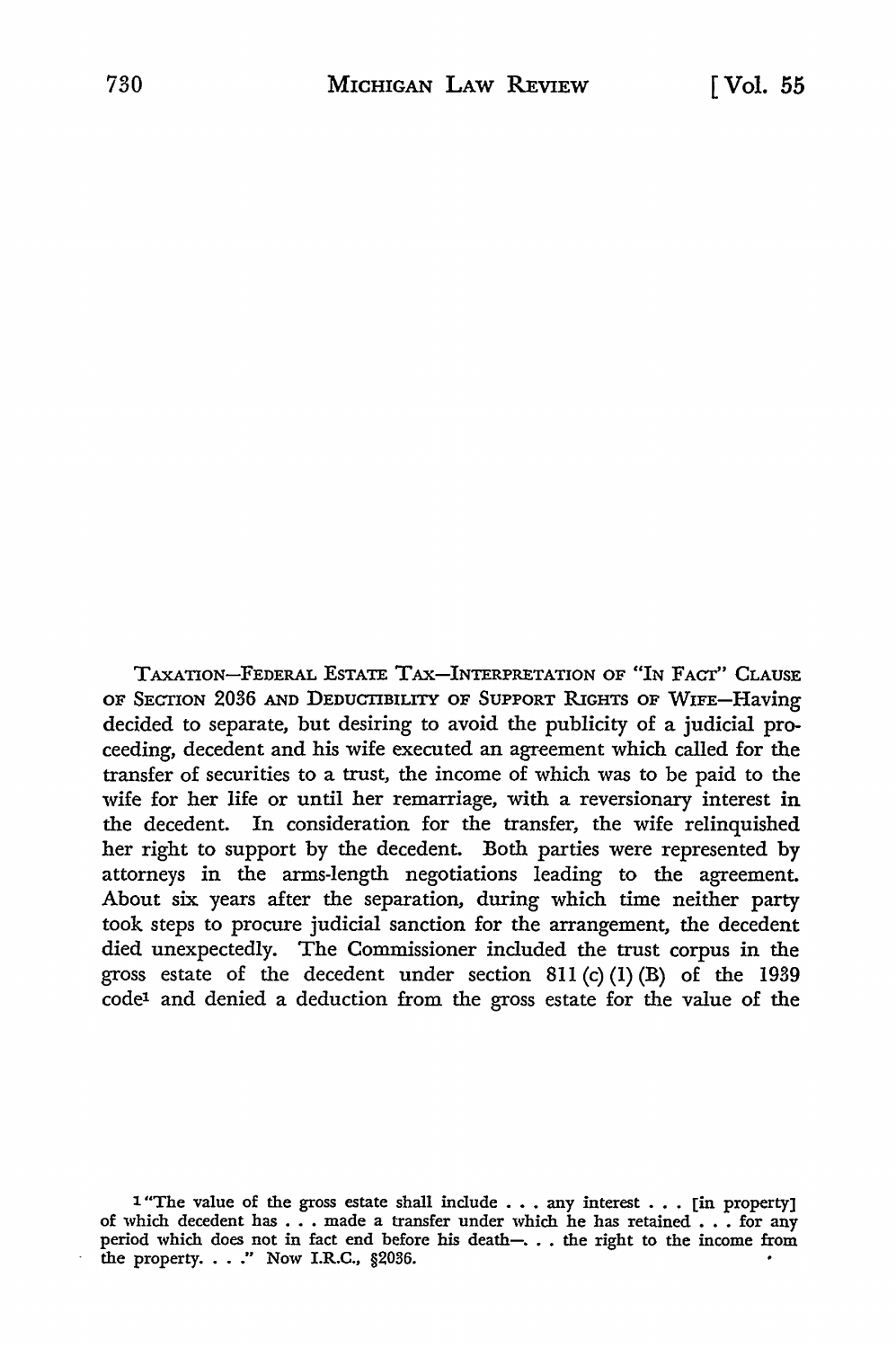support rights of the wife under authority of section  $811$  (i)<sup>2</sup> and section 812 (b).3 The Tax Court sustained the Commissioner's position. Section 811 $(c)$  (1) (B) applies despite the fact that the decedent did not intend to retain possession and enjoyment of the property for a period which would extend beyond his death. Also, support rights of a wife are embraced within the meaning of "other marital rights" in section 812 (b). *Estate of Robert M. McKeon v. Commissioner,* 25 T.C. 697 (1956).

In seeking to impose tax liability on the taxpayer in the principal suit, the Commissioner refused to follow both a treasury regulation,<sup>4</sup> which would have excluded the property from the taxpayer's gross estate, and an Internal Revenue Service ruling,<sup>5</sup> which would have allowed a deduction from the gross estate for the amount of wife's support rights. In the wake of such action by the Commissioner, a taxpayer can hardly be certain as to how much he can safely rely upon these materials in 'the future. The regulation mentioned interprets· the "in fact" clause of section 811 (c) (1) (B) of the 1939 code to mean that the decedent must *intend* for the retention of income to extend at least for the duration of his life and that such intention may be evidenced by the period of retention itself.6 Support for this position of the Treasury is found in preenactment materials in which Congress gives, as one example of the intended thrust of the clause, the case of a decedent, seventy years old, who reserves the income from transferred property for an extended term and who then dies before the term ends.<sup>7</sup>  $\hat{A}$  literal reading of the statute, however, requires a finding of the mere fact that there actually was a retention of a right to the income from transferred property for a period which does not end before his death.8 While a literal interpretation of the "in fact" clause clearly sweeps the trust property of the principal case into the gross estate, a reading in of a requirement of intention would allow the property to be excluded since the taxpayer here did not expect to die before his wife's remarriage or death. Unfortunately, the Tax Court does not discuss the issue of whether a transfer under the circumstances

2 Now I.R.C., §2053 (c) (I).

 $\frac{3}{16}$   $\ldots$  [A] relinquishment  $\ldots$  of dower  $\ldots$  or of other marital rights in the decedent's property or estate, shall not be  $\ldots$  a consideration 'in money or money's worth.' " Now I.R.C., §2043 (b).

4 Treas. Reg. 105, §81.18.

Ii 1946·2 Cum. Bul. 166.

<sup>6</sup>A suggestion that it may be significant whether the decedent intended the transfer of property to extend beyond his own life is found in Estate of Donnelly v. Commissioner, 38 B.T .A. 1234, 1240 (1938), revd. on other grounds by Helvering v. Mercantile-Commerce Bank &: Trust Co., (8th Cir. 1940) Ill F. (2d) 224.

<sup>7</sup>See 1939-1 Cum. Bul. 491, 532. The "in fact" clause was intended to clarify certain problems arising under the Joint Resolution of March 31, 1931, 46 Stat. 1516, which was passed in an effort to reach transfers under which the decedent reserved the income for his life. For a discussion of the ambiguity of the pre-enactment materials themselves, see Marks v. Higgins, (2d Cir. 1954) 213 F. (2d) 884.

s On the question of balancing the literal words of the statute with the history of the legislation, see Wright, "Transfer of Joint Property in Contemplation of Death," 55 MICH. L. REV. 1 (1956).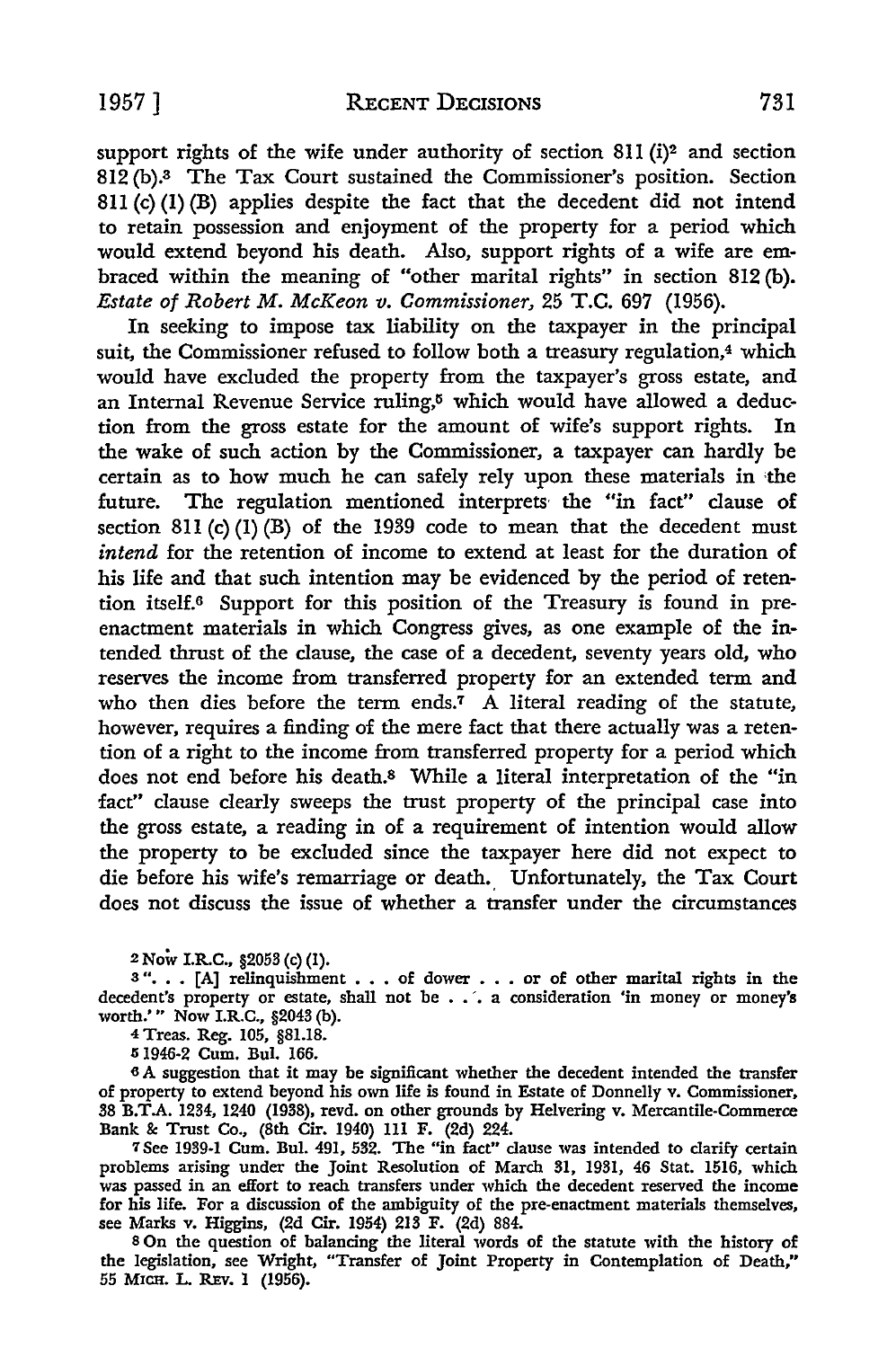of the present case, which was made with no intention of avoiding the estate tax, should be dealt with in the same manner as a transfer with the principal purpose of avoiding tax liability, although the effect of the decision is clearly that both shall be treated alike. By adopting a literal interpretation of the statute, the court has at least eliminated the administrative problem of ascertaining the intention of the decedent, as well as eliminating a possible avenue for tax evasion.

In 1946, the Internal Revenue Service issued E.T. 19,9 which stated that for both estate and gift tax purposes, a release of support rights by a wife may, if computed reasonably, constitute consideration in money or money's worth. The basis of the ruling is that the husband normally has a legal duty to support his wife at least for the period of their joint lives,<sup>10</sup> and that, therefore, a transfer of property to meet this obligation is not such a transfer as would deplete the estate of the decedent to any greater extent than would have occurred had periodic payments been made by decedent for the period of his expected life. A transfer by a decedent to meet the obligation of supporting his children, which is comparable to a transfer to support a wife, has unanimously been regarded as a deductible claim from the decedent's estate.11 Moreover, had the transfer in the present case not been founded upon an agreement but upon a court decree,<sup>12</sup> then the requirement of "consideration in money or money's worth" would not apply and the value of the wife's support rights would clearly have been deductible from the estate.13 Policy-wise, it therefore appears anomalous to impose a tax here because of the absence of a judicial decree. While the court's holding that support rights of the wife are embraced in the phrase "other marital rights in the decedent's property or estate" does accord with several judicial pronouncements on the point,14 it is not so venerable a conclusion as to be beyond question.16 The claim of a wife to support from her husband is not literally an interest "in decedent's property or estate," any more than a contract or tort claim against the estate is an interest in his property.16 Neither policy considerations

10 2 VERNIER, AMERICAN FAMILY LAws §104 {1932).

11 Estate of Phillips, 36 B.T .A. 752 (1937); Commissioner v. Weiser, (10th Cir. 1940) 113 F. (2d) 486; Helvering v. United States Trust Co., (2d Cir. 1940) 111 F. (2d) 576.

<sup>12</sup>The phrase "when founded upon a promise or agreement" in §2053 was intended to insure the deductibility of tort claims and other obligations imposed by law. S. Rep. 655, 72d Cong., 1st sess., p. 51 (1932).

13 Estate of Silas Mason v. Commissioner, 43 B.T.A. 813 (1941); Harris v. Commissioner, 340 U.S. 106 (1950); Helvering v. United States Trust Co., note 11 supra. This decretal obligation test is strongly criticized by Taylor and Schwartz, "Tax Aspects of Marital Property Settlements," 7 TAX L. REv. 19 at 38 (1951).

14 Commissioner v. Maresi, (2d Cir. 1946) 156 F. (2d) 929; Meyer's Estate v. Commissioner, (2d Cir. 1940) 110 F. (2d) 367; Helvering v. United States Trust Co., note 11 supra.

15 Edythe Young v. Commissioner, 39 B.T.A. 230 (1939); Estate of Brokaw, 39 B.T.A. 783 (1939).

<sup>16</sup> See dissent of Judge Learned Hand in Meyer's Estate v. Commissioner, note 14 supra.

<sup>9</sup> See note *5* supra.